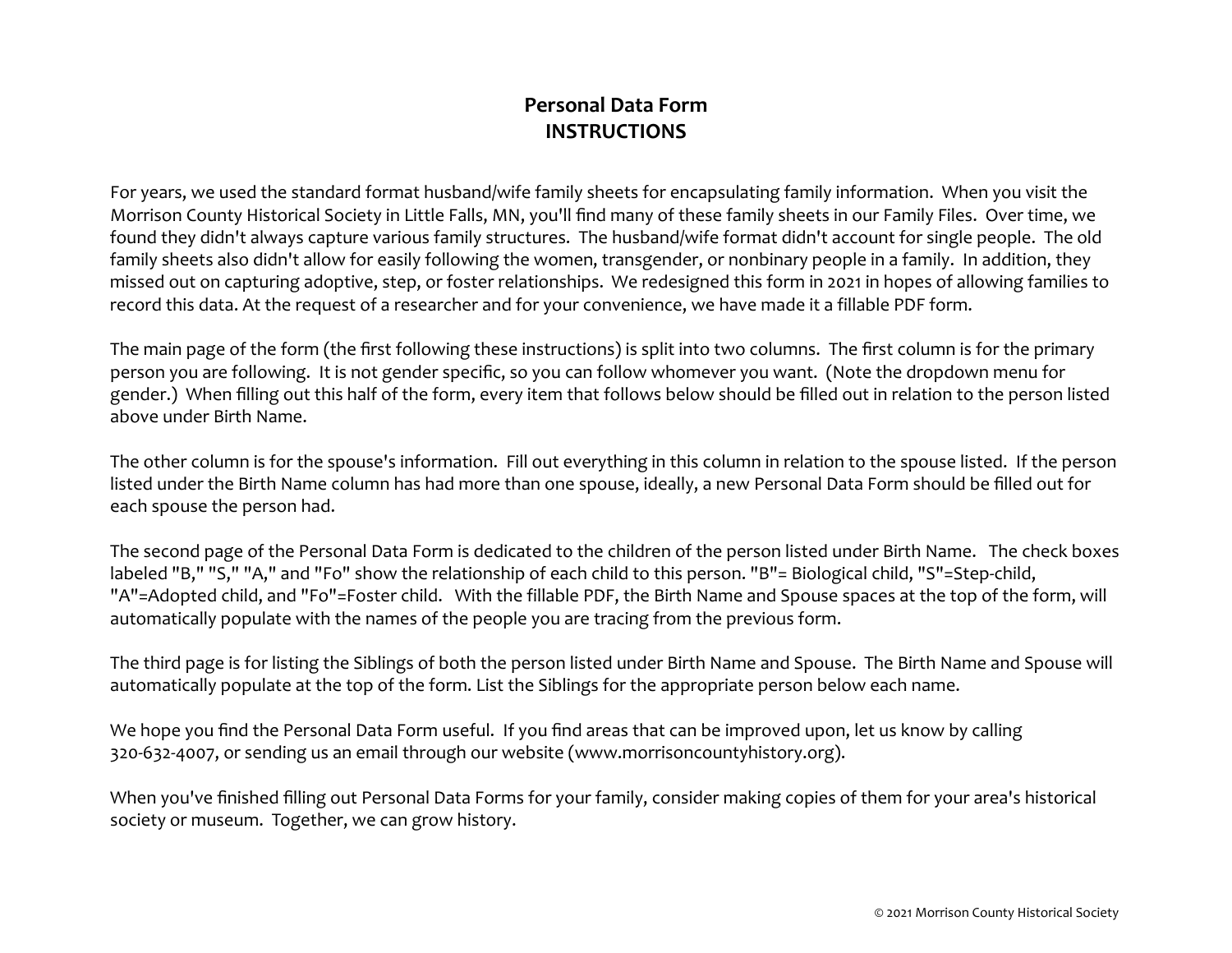| Page of                                      |                                                                  | <b>Personal Data Form</b>                   | Date Form Compiled:                                      |  |
|----------------------------------------------|------------------------------------------------------------------|---------------------------------------------|----------------------------------------------------------|--|
| <b>BIRTH NAME:</b>                           | Gender                                                           | SPOUSE (by Birth Name):                     | Gender                                                   |  |
| Most Recent Name:                            |                                                                  | Most Recent Name:                           |                                                          |  |
| Born:                                        | Where?                                                           | Born:                                       | Where?                                                   |  |
| Died:                                        | Where?                                                           | Died:                                       | Where?                                                   |  |
| Buried:                                      | Where?                                                           | Buried:                                     | Where?                                                   |  |
| Cause of Death:                              |                                                                  | Cause of Death:                             |                                                          |  |
| Other Major Physical or Mental Ailments?     |                                                                  | Other Major Physical or Mental Ailments?    |                                                          |  |
| Main Places of Residence:                    |                                                                  | Main Places of Residence:                   |                                                          |  |
| Marital Status in Relation to Spouse Listed: |                                                                  | If Divorced or Widowed is Person Remarried? | □Yes □No                                                 |  |
|                                              | □ Single □Married □Living Together □Separated □Divorced □Widowed | Is Spouse Remarried?                        | □Yes □No                                                 |  |
| Date Married:                                | Where?                                                           |                                             |                                                          |  |
| Other Spouses (by Birth Name):               |                                                                  | Other Spouses (by Birth Name):              |                                                          |  |
|                                              | If more than one spouse, fill out a sheet for each one.          |                                             | If more than one spouse, fill out a sheet for each one.  |  |
| Biological Father's Birth Name:              |                                                                  | Spouse's Biological Father:                 |                                                          |  |
| Biological Mother's Birth Name:              |                                                                  | Spouse's Biological Mother:                 |                                                          |  |
|                                              | Other Parents? Include Adoptive, Step or Foster Parents.         |                                             | Other Parents? Include Adoptive, Step or Foster Parents. |  |
| Sources:                                     |                                                                  | Sources:                                    |                                                          |  |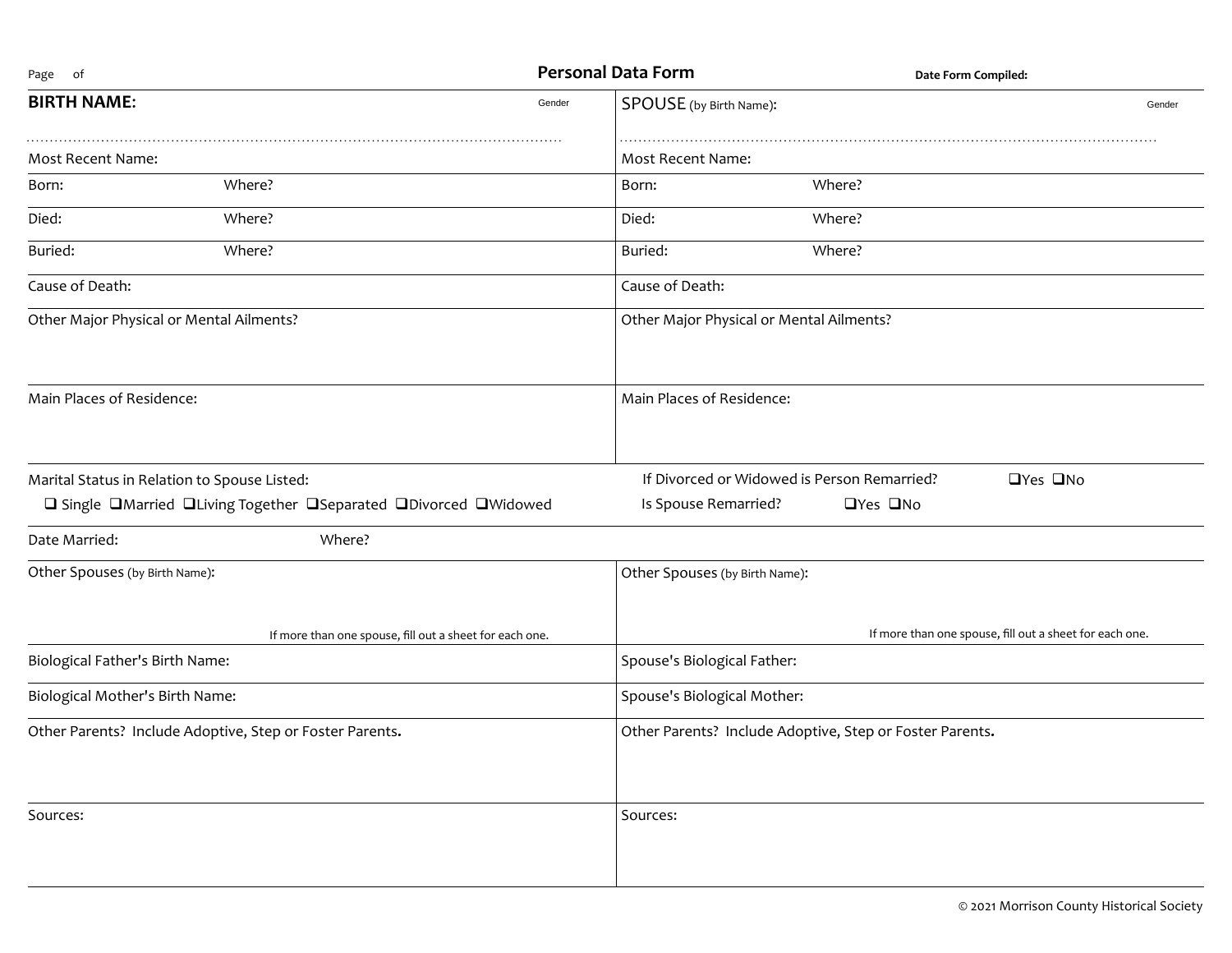| Page<br>ot         | <b>Personal Data Form</b> | Date Form Compiled: |
|--------------------|---------------------------|---------------------|
| <b>BIRTH NAME:</b> | <b>SPOUSE:</b>            |                     |

| <b>CHILDREN</b>                      |        |                                                     |                                                     |                     |
|--------------------------------------|--------|-----------------------------------------------------|-----------------------------------------------------|---------------------|
| Name                                 |        | Born:                                               | Where?                                              | Most Recent Spouse: |
|                                      |        | Died:                                               | Where?                                              | Date Married:       |
| $\Box$ B $\Box$ S $\Box$ A $\Box$ Fo | Gender |                                                     | Other Biological Parent (if not the Spouse listed): |                     |
| Name                                 |        | Born:                                               | Where?                                              | Most Recent Spouse: |
|                                      |        | Died:                                               | Where?                                              | Date Married:       |
| $\Box$ B $\Box$ S $\Box$ A $\Box$ Fo | Gender |                                                     | Other Biological Parent (if not the Spouse listed): |                     |
| Name                                 |        | Born:                                               | Where?                                              | Most Recent Spouse: |
|                                      |        | Died:                                               | Where?                                              | Date Married:       |
| $\Box$ B $\Box$ S $\Box$ A $\Box$ Fo | Gender | Other Biological Parent (if not the Spouse listed): |                                                     |                     |
| Name                                 |        | Born:                                               | Where?                                              | Most Recent Spouse: |
|                                      |        | Died:                                               | Where?                                              | Date Married:       |
| $\Box$ B $\Box$ S $\Box$ A $\Box$ Fo | Gender |                                                     | Other Biological Parent (if not the Spouse listed): |                     |
| Name                                 |        | Born:                                               | Where?                                              | Most Recent Spouse: |
|                                      |        | Died:                                               | Where?                                              | Date Married:       |
| $\Box$ B $\Box$ S $\Box$ A $\Box$ Fo | Gender | Other Biological Parent (if not the Spouse listed): |                                                     |                     |
| Name                                 |        | Born:                                               | Where?                                              | Most Recent Spouse: |
|                                      |        | Died:                                               | Where?                                              | Date Married:       |
| $\Box$ B $\Box$ S $\Box$ A $\Box$ Fo | Gender | Other Biological Parent (if not the Spouse listed): |                                                     |                     |
| Name                                 |        | Born:                                               | Where?                                              | Most Recent Spouse: |
|                                      |        | Died:                                               | Where?                                              | Date Married:       |
| $\Box$ B $\Box$ S $\Box$ A $\Box$ Fo | Gender | Other Biological Parent (if not the Spouse listed): |                                                     |                     |
| Name                                 |        | Born:                                               | Where?                                              | Most Recent Spouse: |
|                                      |        | Died:                                               | Where?                                              | Date Married:       |
| $\Box$ B $\Box$ S $\Box$ A $\Box$ Fo | Gender |                                                     | Other Biological Parent (if not the Spouse listed): |                     |